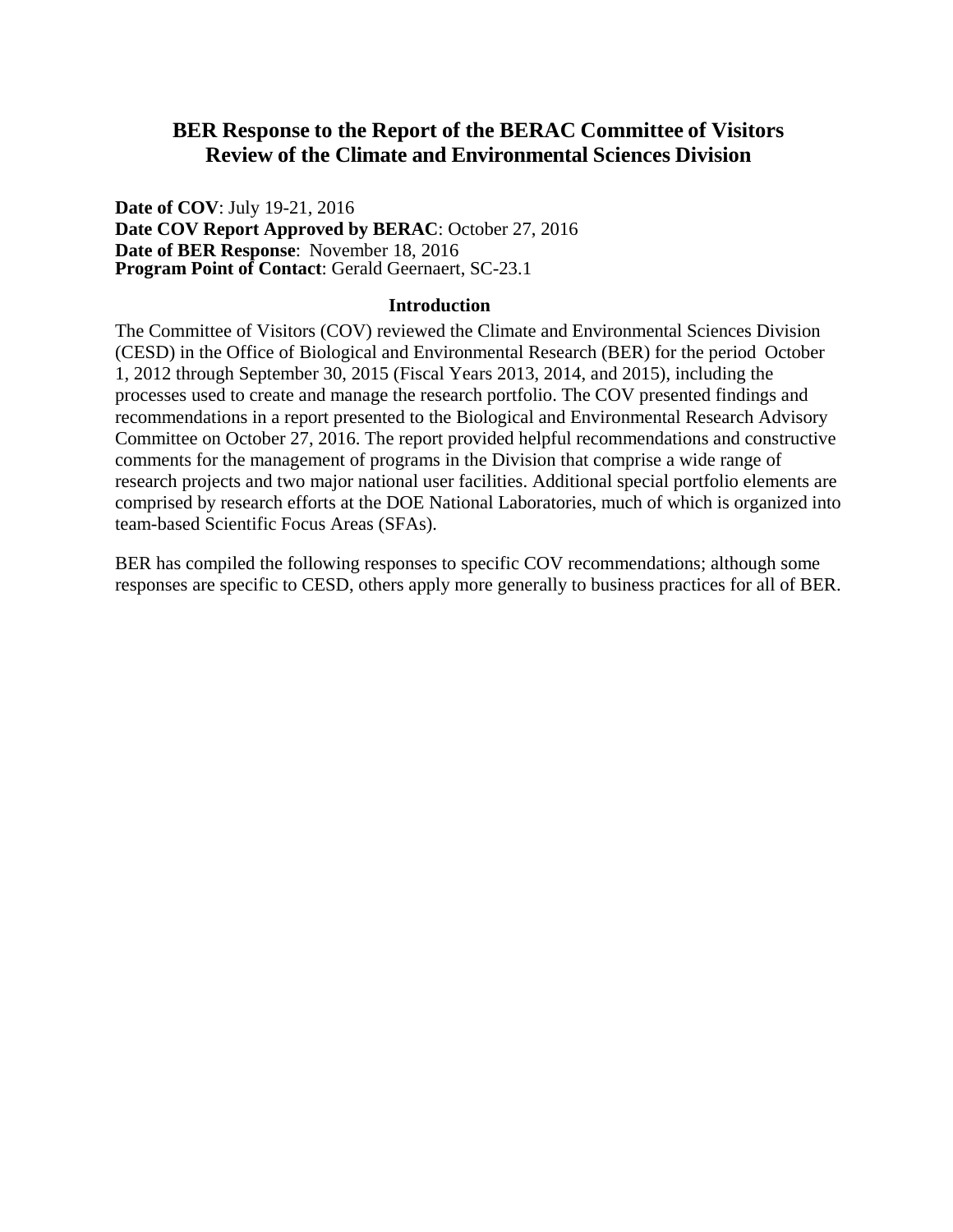| <b>COV Recommendation</b>    | <b>Program Response</b>                                                |
|------------------------------|------------------------------------------------------------------------|
|                              | <b>Key General Recommendations</b>                                     |
| CESD should continue         | CESD acknowledges the importance and value added of interagency        |
| and enhance                  | coordination, and joint solicitations are one mechanism to add value   |
| coordination with other      | to the program as well as promote major new scientific                 |
| US and international         | opportunities and directions. CESD also coordinates its investment     |
| agencies to, e.g., seek      | through the National Science and Technology Council, to assure         |
| opportunities for joint      | that research results outside the DOE scope are produced by other      |
| solicitations.               | agencies. CESD is committed to continue to collaborate with other      |
|                              | agencies and will explore new opportunities where appropriate.         |
| <b>Program Managers</b>      | CESD is committed to providing feedback to all applicants. CESD        |
| should provide more          | will provide more details in panel review summaries, e.g., with        |
| detailed feedback to PIs,    | more explicit explanations of why proposals that were submitted in     |
| particularly for             | response to FOAs were declined.                                        |
| proposals not supported.     |                                                                        |
| <b>Program Managers</b>      | CESD is committed to promoting diversity, e.g., within its panel       |
| should carefully track       | reviews as well as leadership roles and participation in workshops.    |
| diversity metrics for        | In consultation with the Office of Science, BER will determine if      |
| both review panels and       | diversity metrics can be collected and reported and then, if           |
| the participants of          | appropriate, explore which demographics/diversity statistics apply.    |
| strategic planning           |                                                                        |
| workshops.                   |                                                                        |
| CESD should ask the          | CESD recognizes the value added of NAS advice and                      |
| National Academy of          | recommendations. During the past years, much of the NAS advice         |
| Sciences (NAS) to            | to USGCRP has been incorporated into the CESD planning process.        |
| create a study group, to     | Upon completion of the CESD strategic plan during FY 2017,             |
| strengthen strategic         | CESD will consider options for using USGCRP and NAS study              |
| planning.                    | groups to assist with future strategies and priorities.                |
| <b>CESD</b> should formulate | All research projects supported by BER undergo regular peer review     |
| a more formal and            | and evaluation based on the procedures in the Office of Science        |
| transparent process of       | Merit Review System and 10 CFR Part 605 for grants and parallel        |
| initiating and               | for the DOE Laboratories. For SFAs, CESD follows the review            |
| terminating SFAs and         | process and plans for Laboratory SFAs outlined in the BER SFA          |
| other large projects; and    | management document posted on the BER website at:                      |
| consistency is needed        | http://science.energy.gov/ber/funding-opportunities/laboratory-        |
| for review frequency         | scientific-focus-area-guidance/. Review frequency is determined by     |
| and process.                 | programmatic determination of annual progress and the explicit         |
|                              | need to sustain integrative science programs of the highest caliber in |
|                              | support of BER strategic goals. CESD will continue to evaluate its     |
|                              | processes of review, initiation, and termination of SFAs and           |
|                              | Cooperative Agreements for consistency and transparency.               |
| CESD should increase         | CESD recognizes the value of University funded research as part of     |
| funding to universities,     | its investment strategy. Besides direct support via FOAs, CESD also    |
| relative to Lab funding.     | provides indirect support to university partners of lab projects and   |

## **Responses to Key Comments and Recommendations**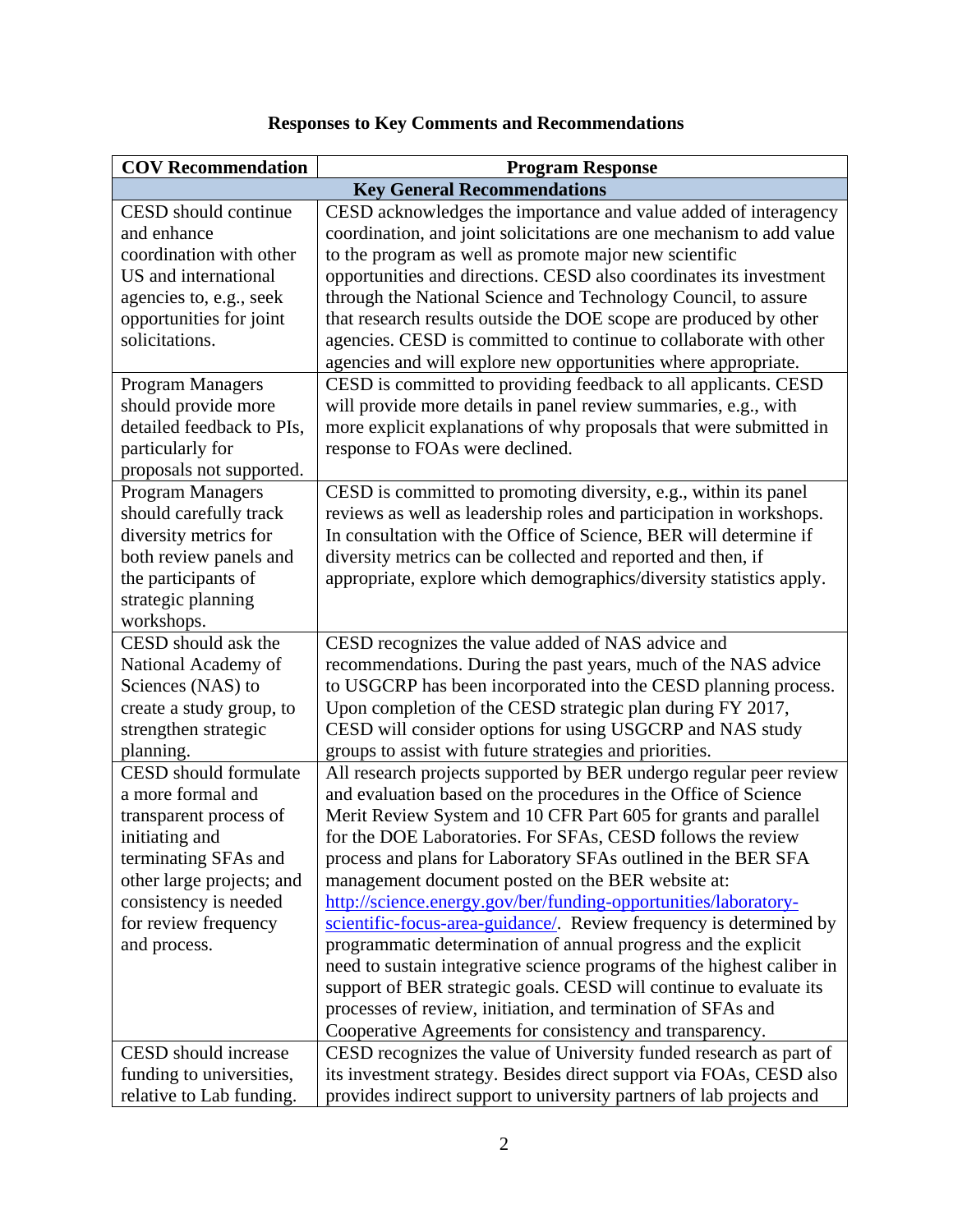|                                                        | by providing BER scientific user facilities. CESD will strive to        |  |
|--------------------------------------------------------|-------------------------------------------------------------------------|--|
|                                                        | achieve and maintain an appropriate balance of University and           |  |
|                                                        | Laboratory research, in support of the Division's strategy.             |  |
| CESD should expand its                                 | CESD recognizes that scientific productivity is not defined by just     |  |
| number of performance                                  | numbers of publications. CESD currently considers a wide set of         |  |
| metrics beyond number                                  | scientific productivity outcomes and research accomplishments as        |  |
| of publications, to                                    | criteria that can be applied to all reviews conducted by the Division.  |  |
| include e.g. conference                                | Application across BER will be evaluated for consistency.               |  |
| presentations and                                      |                                                                         |  |
| citations.                                             |                                                                         |  |
| <b>Individual PMs should</b>                           | CESD agrees with the importance of engaging the national and            |  |
| have travel budgets and                                | international scientific communities to maintain scientific leadership  |  |
| management support to                                  | of BER Program activities. CESD will continue to work with DOE          |  |
| attend key meetings and                                | management to maximize and optimize Program Manager                     |  |
| visit labs.                                            | participation in national and international scientific meetings as well |  |
|                                                        | as lab visits.                                                          |  |
| Key Climate Modeling (ESM, RGCM, IAR) Recommendations  |                                                                         |  |
| The 100-km atmosphere                                  | CESD is committed to the development of an earth system                 |  |
| of ACME should be for                                  | modeling platform, able to serve the science vision and mission of      |  |
| efficient testing in                                   | the Department of Energy. While some of the mission needs, e.g.,        |  |
| support of developing                                  | projections of extremes, demand a high resolution atmosphere, there     |  |
| the very high resolution                               | are other DOE mission needs, e.g., drought projection, that require     |  |
| version of ACME, and                                   | only a lower resolution atmosphere. Therefore, the ACME model           |  |
| its applications should                                | must retain low as well as high resolution versions of its              |  |
| be aimed at those related                              | atmospheric model.                                                      |  |
| efforts within DOE that                                |                                                                         |  |
| demand high resolution<br>projections.                 |                                                                         |  |
|                                                        | <b>Key Environmental System Science Recommendation</b>                  |  |
| Research in subsurface                                 | CESD recognizes the importance and value of subsurface                  |  |
| radionuclide transport                                 | radionuclide science to its overall investment strategy, including      |  |
| should not be abandoned                                | providing new capabilities at its scientific user facilities. CESD will |  |
| entirely.                                              | continue to maintain an appropriate investment in subsurface            |  |
|                                                        | radionuclide transport research, that includes a balance of             |  |
|                                                        | University and Laboratory funded research and capabilities through      |  |
|                                                        | EMSL.                                                                   |  |
| Further integration of                                 | SBR and TES share important scientific challenges, most notably         |  |
| elements of SBR and                                    | involving soil biogeochemistry, hydrology, and root dynamics.           |  |
| TES is encouraged,                                     | CESD will continue to develop the Environmental Systems Science         |  |
| where feasible.                                        | strategy with elements of the SBR and TES portfolios.                   |  |
| <b>Key Atmospheric System Research Recommendations</b> |                                                                         |  |
| The ASR program                                        | The ASR program is committed to advance atmospheric process             |  |
| should strive to maintain                              | science, by utilizing the best available observing capabilities.        |  |
| a balance between the                                  | CESD will continue its initiatives to expand opportunities for its      |  |
| scientific use of ARM                                  | ASR scientists to exploit remote sensing approaches that                |  |
| data and innovative                                    | complement capabilities available in the ARM facility.                  |  |